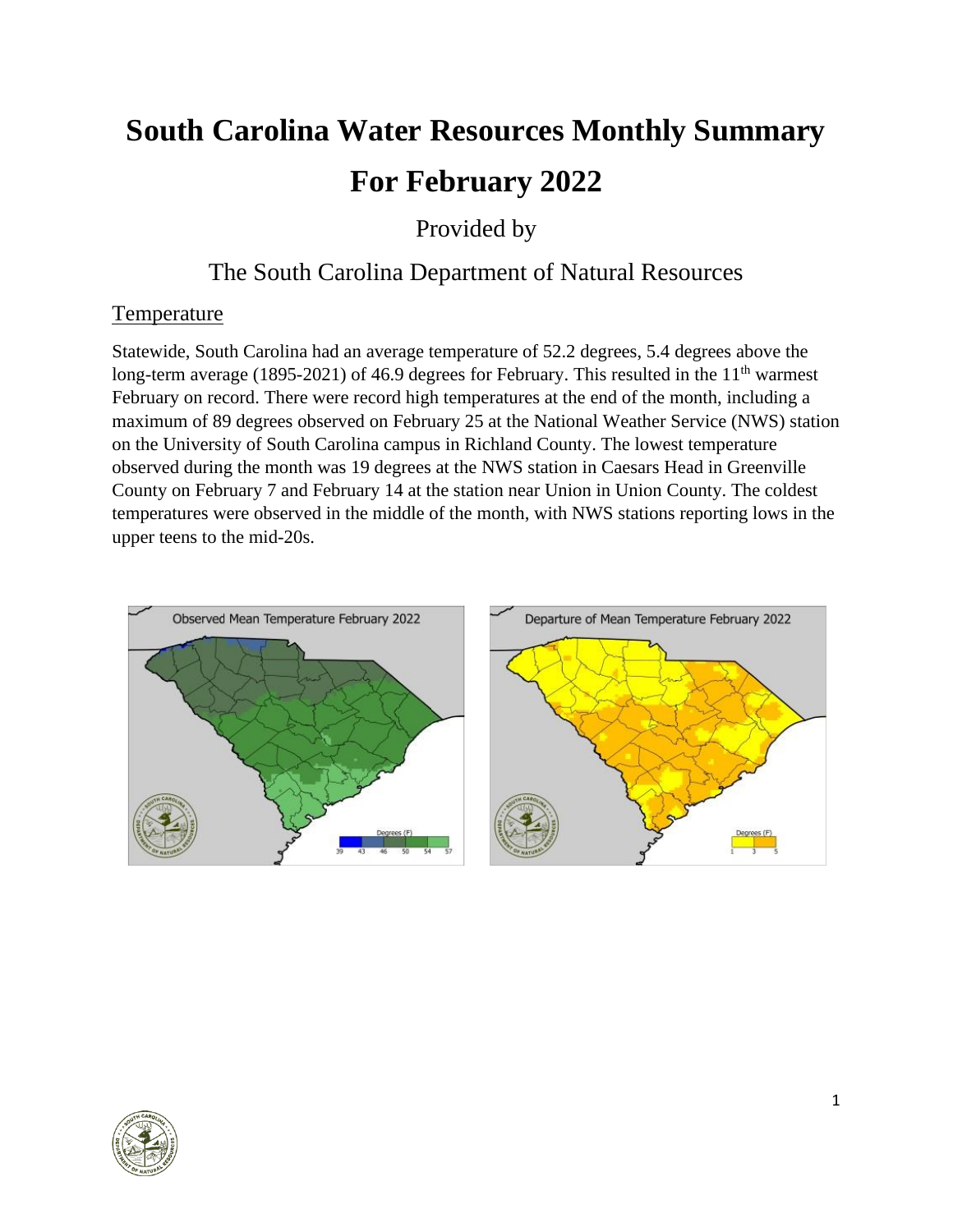#### Precipitation

The statewide average precipitation for February 2022 was 2.12 inches, which is 1.78 inches below the long-term average for the month (1895-2021) of 3.90 inches. This resulted in the 25<sup>th</sup> driest February on record. Outside of the mountain locations in the Upstate, most of the state reported below normal rainfall totals during the month. CoCoRaHS observers in northern portions of Oconee and Pickens counties recorded between five and eight inches of rain. Areas south and east of the Interstate 20 corridor measured between half an inch and an inch, or less than 50% of their normal rainfall for February. The NWS station at the Charleston International Airport reported 0.92 inches for the month, 2.13 inches below average, making February 2022 the eighth driest February at the location since 1938.



\*Precipitation images show observed and percent of normal precipitation for the Water Basins that either flow into or are shared with South Carolina.

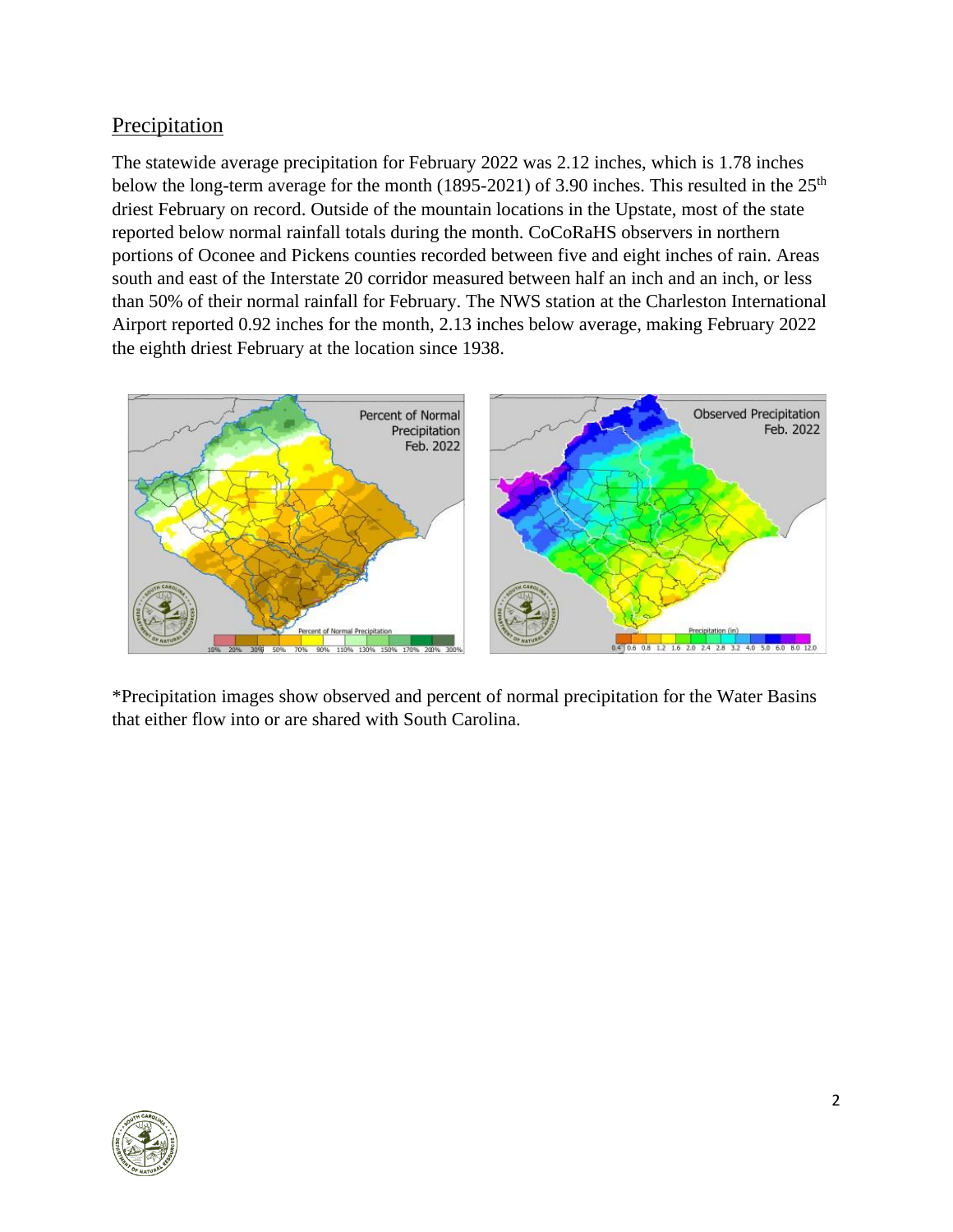#### **Streamflow**

The USGS's monthly streamflow map compares the current monthly average streamflow at each gage for a given month to each gage's historical monthly average streamflow for the same month over the gage's period of record. As observed from the map, the average streamflow at several gages in the Pee Dee, Catawba, Broad, and Edisto basin and a couple of gages in the Santee, Saluda, Salkehatchie, and Savannah basins are below normal status in February. Although the map shows several gages in the upstate at normal status, the dryness experienced in the past month has lowered the streamflow. Overall, streamflow conditions across the State have observed a gradual decline from the past month.



| <b>Explanation - Percentile classes</b> |                      |                        |        |                 |                      |      |         |  |
|-----------------------------------------|----------------------|------------------------|--------|-----------------|----------------------|------|---------|--|
|                                         |                      |                        |        |                 |                      |      |         |  |
| Low                                     | $<$ 10               | $10 - 24$              | 25-75  | 76-90           | >90                  | High | No Data |  |
|                                         | Much below<br>normal | <b>Below</b><br>normal | Normal | Above<br>normal | Much above<br>normal |      |         |  |

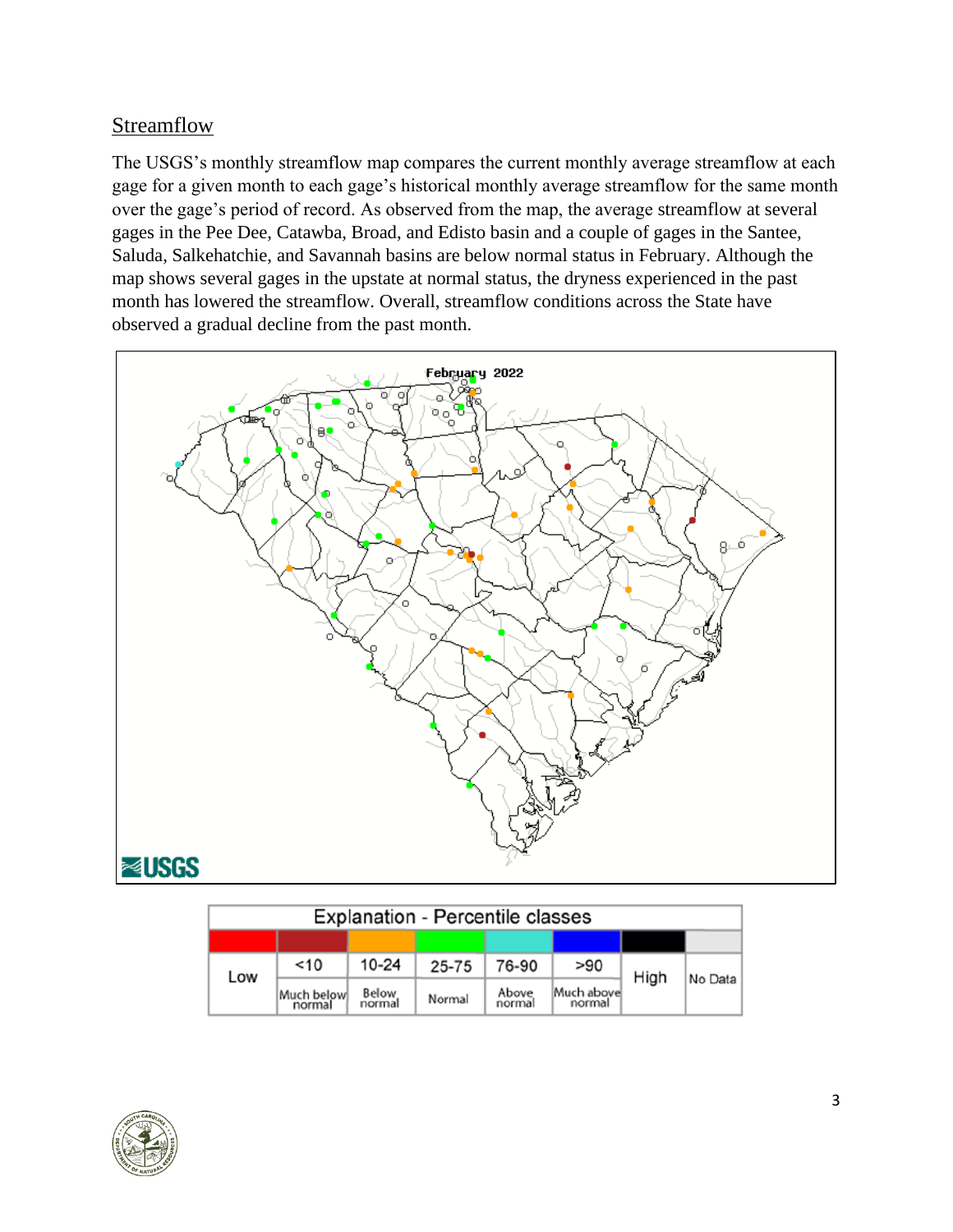#### Reservoirs

The map below shows a surplus or deficit from the guide curves or full-pool elevations for the major reservoirs in the State, based on conditions for February 28th. Four out of the ten reservoirs are below their target or full-pool level. In January, Duke Energy declared Stage 0 of the Low Inflow Protocol (LIP) for all its lakes in the Catawba-Wateree basin. Due to the warmer and drier than normal weather conditions in the past month, the LIP status continues to be in Stage 0. The LIP gets initiated when two of the three triggers (Storage Index, U.S. Drought Monitor, and Streamflow) support Stage 0 or higher status. The U.S. Drought Monitor and Streamflow triggers are long-term indicators based on more than one month of data, so the basin will need more rain events to remove the Stage 0 status. Duke Energy also manages Lake Jocassee and Keowee. However, these lakes are pump storage systems, and their levels fluctuate based on their power generation requirements. As of the end of February, the monthly average lake elevations for three out of ten lakes have dropped from the last month but are maintained close to their guide curve elevations.



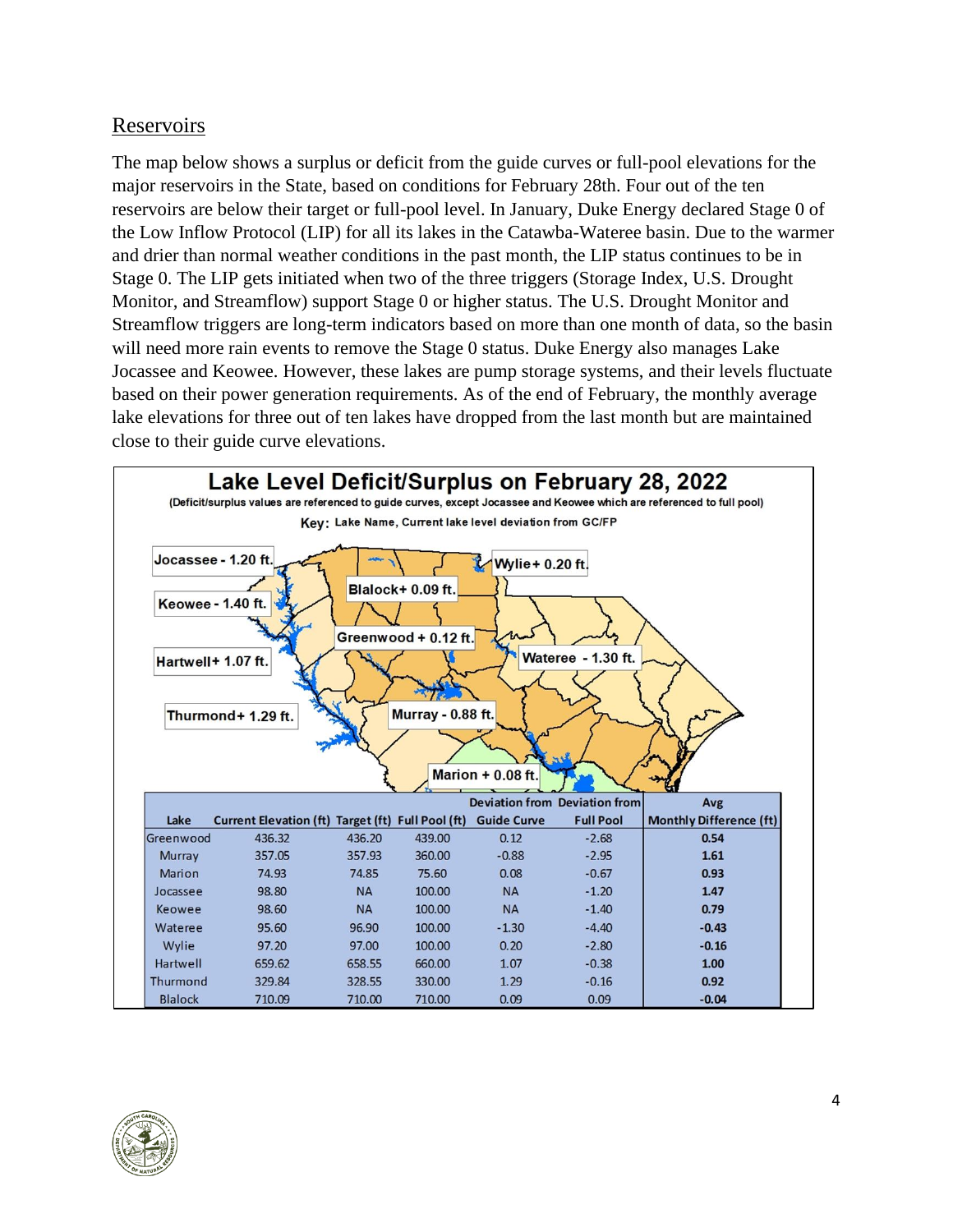## Groundwater

The groundwater condition map for February is based on the monthly medians for the data collected by the USGS and SCDNR. As noted in the table below, four out of the twelve wells show a drop in the monthly median levels from January to February. Due to the lack of data, no drought statuses are assigned to well sites Kershaw-0263 and Chesterfield-0081. The recharge received in the last couple of months and the lower evapotranspiration helped the groundwater levels maintain their normal and above normal status.



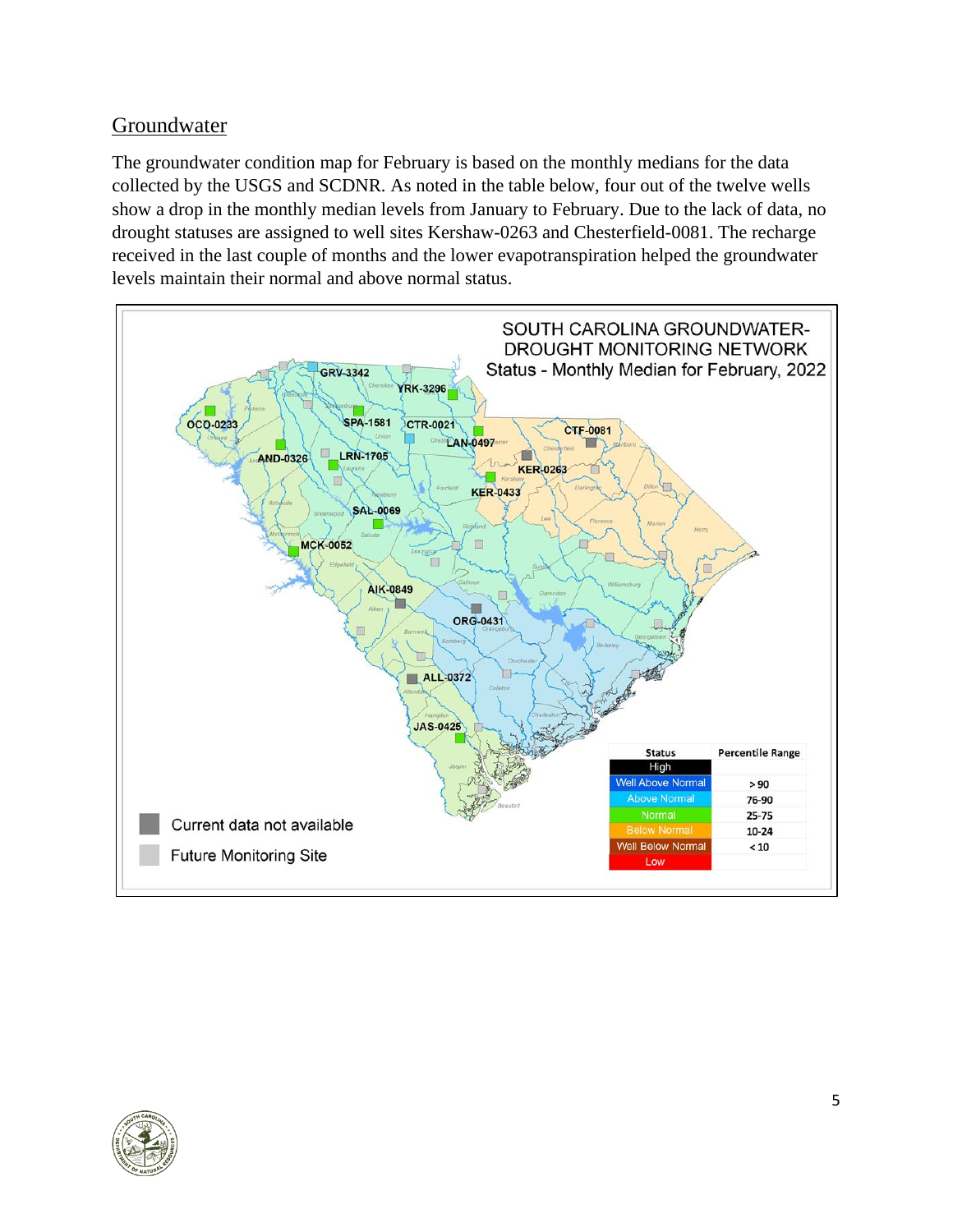## Drought

The first U.S. Drought Monitor (USDM) in February (2/1) had 37.19% of the state in abnormally dry (D0) conditions and 6.49% of the state in moderate drought (D1) conditions. Through February, the biggest changes to map were the removal of D0 conditions in the Upstate (2/8 map) and the expansion of D1 along most of the Coast (2/22 map). The D0 conditions were removed in the Upstate due to a precipitation event that minimized precipitation and soil moisture deficits. The D1 conditions were added along the coast due to increasing 2- and 3 month precipitation deficits that allowed for decreases in soil moisture and some streamflows. For the last USDM map of February (2/22), 33.57% of the state was in abnormally dry (D0) conditions and 15.65% of the state was in moderate drought (D1) conditions.

The South Carolina Drought Response Committee (DRC) met on the first of February. The precipitation during January helped to diminish much of the dry conditions that enhanced the potential for forest fires in December. Because of these conditions during the last meeting, the DRC classified 34 counties in incipient drought status. With the removal of the higher forest fire threat by the beginning of February, the DRC declared all 46 counties in normal conditions. The next DRC meeting is scheduled for March 22<sup>nd</sup>.